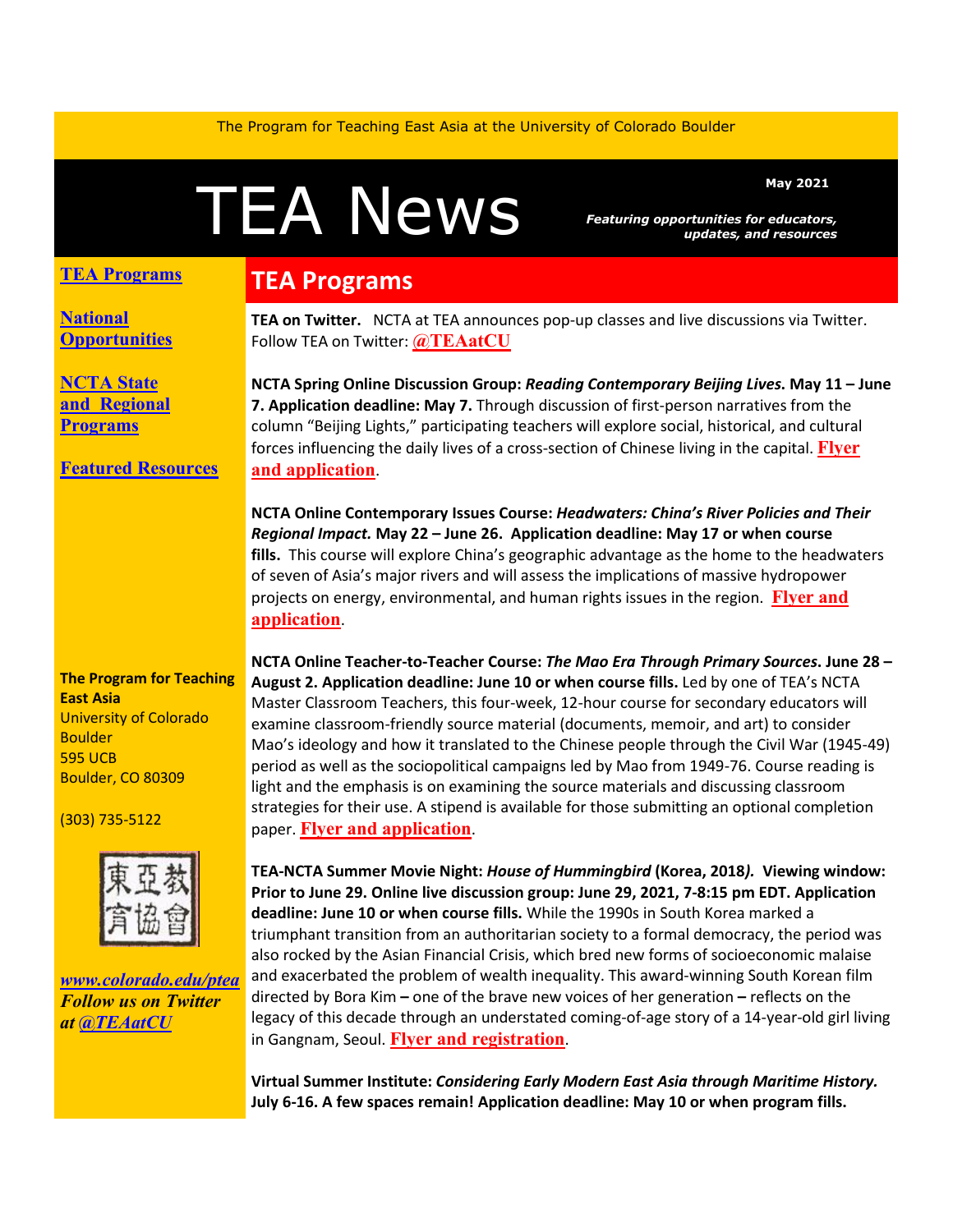**Selection will be on rolling-admission basis.** From the 14th to 19th centuries, the sea closely linked countries of East Asia as they engaged in rich economic, diplomatic, and cultural exchange and war. In this online institute, teachers will gain an understanding of the political, economic, and cultural systems of the early modern East Asian world and reconsider narratives of encounters and conflicts with European imperialist powers. **[Application](https://www.colorado.edu/ptea/sites/default/files/attached-files/si2021application.pdf)**.

## <span id="page-1-0"></span>**National Opportunities**

**NCTA-FCCEAS Online Book Group:** *Relationships and Rescues in Korean Stories.* **July 19-22, 4-5:30 pm ET.** This program is presented by the Five College Center for East Asian Studies (FCCEAS). Read four books, respond asynchronously to discussion prompts, and participate in a webinar each of the four days. For K-12 inservice educators. **[Information and](https://www.fivecolleges.edu/fcceas/ncta/korean-stories)  [application](https://www.fivecolleges.edu/fcceas/ncta/korean-stories)**.

**NCTA-FCCEAS Online Short Seminar:** *Human Geography of East Asia: Contemporary Views***. July 19-23, 10 am-noon.** Intended for K-12 educators who already have background on East Asia. **[Information and application](https://www.fivecolleges.edu/fcceas/ncta/2021-july-online-short-seminar)**.

**Virtual Workshop:** *Japanese Craftsmanship and Trades***.** The EngageAsia program announces a new project focused on helping youth, educators, and the general public in rural America learn about traditional crafts and craftsmanship in Japan. As part of the program, EngageAsia is offering a summer 2021 workshop to involve K-12 teachers and high school students, particularly those involved in tech education, in learning about traditional crafts and craftsmanship in Japan. Sign up to receive more information **[here](https://www.surveymonkey.com/r/2021JapanCrafts)**.

#### *Previously Announced National Opportunities*

**Online Seminars:** *Korean History and Culture***, June 28-30, 1-4 pm PT.** *Sijo: Comparing Verses from Korea, China, and Japan***, July 6, 13, and 20, 1-3 pm PT. Registration deadline: June 10.** National Korean Studies Seminar, NCTA at Indiana University, and the Sejong Cultural Society are collaborating to offer these two programs. Teachers can sign up for one or both. **[More information and registration](https://docs.google.com/document/d/1nnqj-iA48I4ZUFj_eWm-S8HvyVOy7zoxEhLiRem9wTU/edit)**.

## <span id="page-1-1"></span>**NCTA State and Regional Programs**

**NCTA Seminar:** *Cultural Identities and Cross Cultural Connections in East Asia: Influences from the Classical Period to the Present.* **June 21 – July 1.** This foundational seminar offered by the University of Pittsburgh National NCTA site through the University of Pennsylvania is one of six regional seminars Pitt is offering this summer. Open to teachers in Alabama, Delaware, Illinois, Kentucky, Louisiana, Maryland, Michigan, Minnesota, Ohio, Pennsylvania, South Carolina, and West Virginia. Information and registration for all six programs is available **[here.](https://www.ucis.pitt.edu/ncta/ncta-summer-seminars)**

### <span id="page-1-2"></span>**Featured Resources**